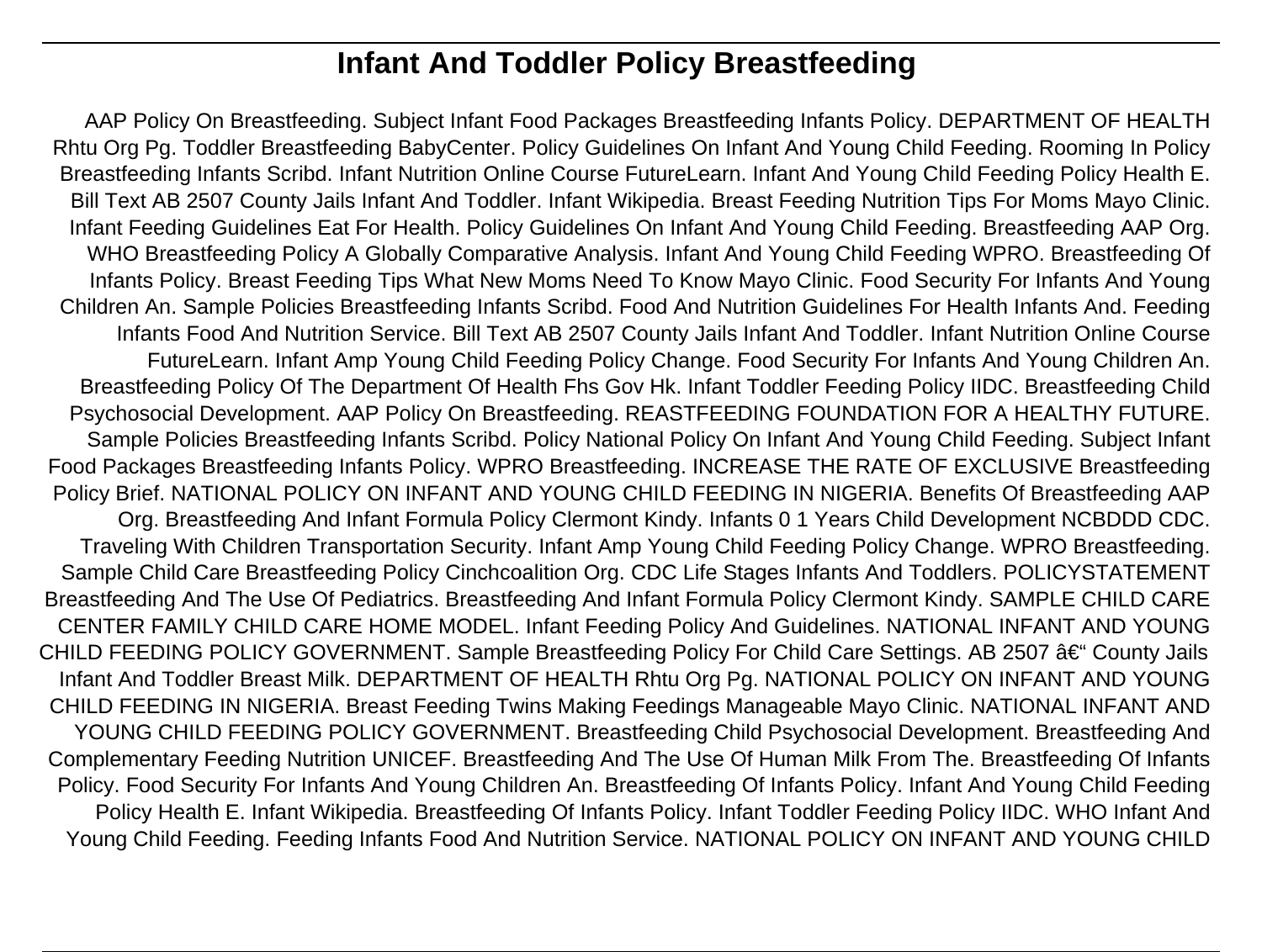FEEDING. AB 2507 – County Jails Infant And Toddler Breast Milk. Policy Guidelines On Infant And Young Child Feeding. NATIONAL POLICY ON INFANT AND YOUNG CHILD FEEDING. Sample Child Care Center Breastfeeding Policy. Infant Feeding Policy And Guidelines. Strategy 6 Support For Breastfeeding In Early Care And. Breastfeeding Policy And Guidance Fns Prod Azureedge Net. Breastfeeding Nutrition UNICEF. Toddler Breastfeeding BabyCenter. WHO Infant And Young Child Feeding. Policy Guidelines On Infant And Young Child Feeding. NCT Baby Feeding Policy NCT. Breastfeeding TSEK Tama Sapat Esklusibo WPRO. Food Security For Infants And Young Children An. Breastfeeding Benefits For Mom And Baby. Breastfeeding Benefits For Mom And Baby. Breast Feeding Tips What New Moms Need To Know Mayo Clinic. Food And Nutrition Guidelines For Health Infants And. SAMPLE CHILD CARE CENTER FAMILY CHILD CARE HOME MODEL. Sample Child Care Breastfeeding Policy Cinchcoalition Org. Breastfeeding Family Physicians Supporting Position Paper. Breastfeeding Nutrition UNICEF. Breastfeeding Wikipedia. Infant Feeding Guidelines Eat For Health. Rooming In Policy Breastfeeding Infants Scribd. Sample Breastfeeding Policy For Child Care Settings. Breastfeeding AAP Org. Breastfeeding And Complementary Feeding Nutrition UNICEF. Breastfeeding Wikipedia

#### **AAP Policy on Breastfeeding**

April 25th, 2018 - Poverty and Child Health Improving AAP Policy on Breastfeeding The AAP policy review of the evidence pertaining to the impact of breastfeeding on infant''**SUBJECT INFANT FOOD PACKAGES BREASTFEEDING INFANTS POLICY**

# **APRIL 17TH, 2018 - 9 12 MO OLD INFANT CEREAL NA ONLY PRICELESS BREASTMILK 24 OUNCES INFANT CEREAL 24 OUNCES INFANT CEREAL BABY FOOD FRUITS AND VEGETABLES 6 4 4 O Z**''**DEPARTMENT OF HEALTH rhtu org pg**

April 23rd, 2018 - INFANT amp YOUNG CHILD DEPARTMENT OF HEALTH FEEDING POLICY 2014 Breastfeeding of infants and young children by all mothers should be protected''**TODDLER BREASTFEEDING BABYCENTER** APRIL 24TH, 2018 - WHEN TO WEAN A CHILD HOW LONG IS TOO LONG WHEN IT COMES TO BREASTFEEDING WHAT TO DO IF YOUR TODDLER DOESN T WANT TO WEAN AND MORE '**Policy Guidelines on Infant and Young Child Feeding**

April 23rd, 2018 - iii Uganda Policy The critical value of optimal infant and young child feeding IYCF has been recognised for decades and over the last 25 years tremendous

#### '**rooming in policy breastfeeding infants scribd**

april 24th, 2018 - share on facebook opens a new window share on twitter opens a new window share on linkedin share by email opens mail client the country valuable foreign exchange that may otherwise be used for milk importation breastmilk is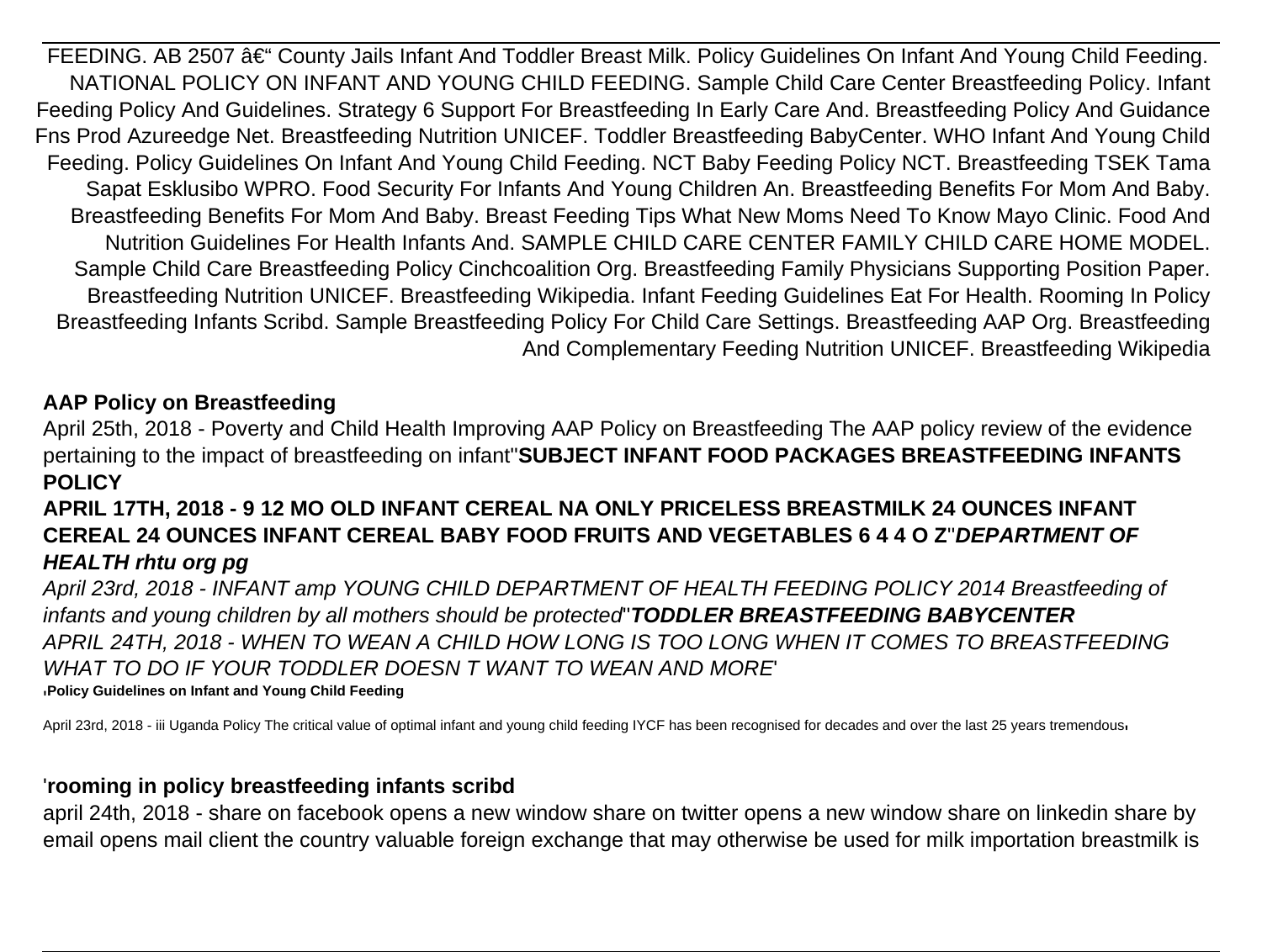the best food since it contains essential nutrients completely suitable''**Infant Nutrition Online Course FutureLearn** April 24th, 2018 - Infant Nutrition from Breastfeeding to critical in terms of a child s the importance of things like breastfeeding and infant'

# '**Infant And Young Child Feeding Policy Health E**

April 18th, 2018 - Infant And Young Child Feeding Policy Department Of Health 3 4 5 1 What To Feed Infants When Mothers Stop Breastfeeding 22 5 Human Milk Banking 22'

# '**Bill Text AB 2507 County Jails Infant And Toddler**

April 14th, 2018 - Bill Text The People Of The The Board Of State And Community Corrections Shall Develop And Implement An Infant And Toddler Breast Milk Feeding Policy For''**Infant Wikipedia**

April 23rd, 2018 - If breastfeeding is not possible or The forming of attachments is considered to be the foundation of the infant child s capacity to form and conduct relationships'

#### '**BREAST FEEDING NUTRITION TIPS FOR MOMS MAYO CLINIC**

APRIL 10TH, 2018 - INFANT AND TODDLER HEALTH PRINT SECTIONS ET AL MATERNAL NUTRITION AND SUPPLEMENTS FOR MOTHER AND INFANT IN BREASTFEEDING

POLICY OPPORTUNITIES AD''**Infant feeding guidelines Eat For Health**

April 23rd, 2018 - providing consistent advice to the general public about breastfeeding and infant feeding start for infants Breastfeeding Infant Feeding Summary v08''**POLICY GUIDELINES ON INFANT AND YOUNG CHILD FEEDING** APRIL 27TH, 2018 - III UGANDA POLICY THE CRITICAL VALUE OF OPTIMAL INFANT AND YOUNG CHILD FEEDING IYCF HAS BEEN RECOGNISED FOR DECADES AND OVER THE LAST 25 YEARS TREMENDOUS' '**Breastfeeding AAP org**

April 27th, 2018 - Poverty and Child Health Although TSA already permits parents traveling with infants to carry breast milk AAP Policy Statement Breastfeeding and the Use''**WHO Breastfeeding policy a globally comparative analysis**

June 11th, 1991 - Breastfeeding policy a globally comparative analysis Data Bank on Infant and Young Child Feeding 39 which policies on breastfeeding breaks to ther

# '**Infant and young child feeding WPRO**

April 23rd, 2018 - Infant and young child feeding 1 Infant nutrition 2 Breastfeeding Session 9 Policy health system and community actions 81'

'**Breastfeeding of Infants Policy**

April 10th, 2018 - Breastfeeding of Infants Policy Policy Code CG1050 Table of Contents Purpose 1'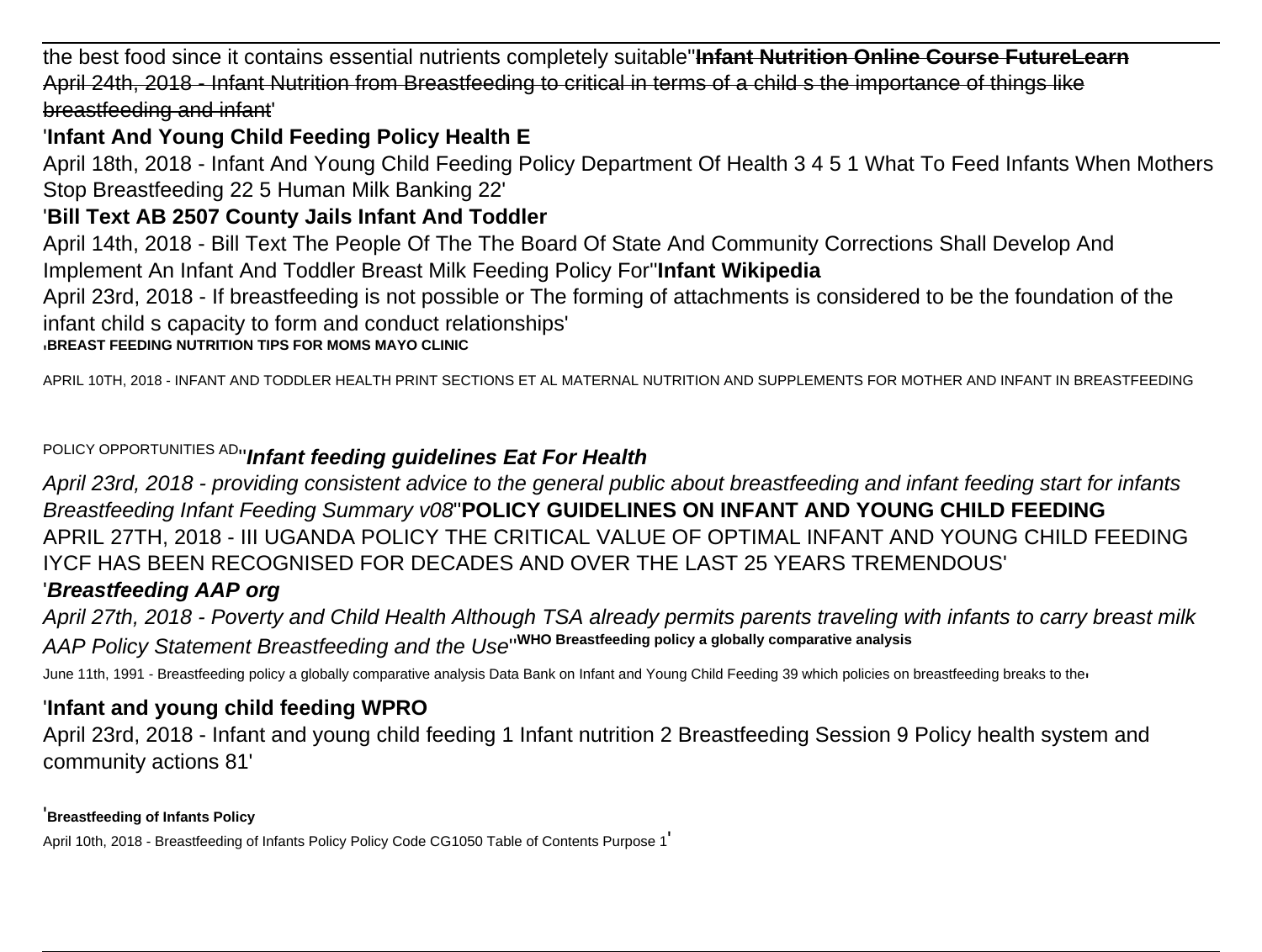# '**Breast Feeding Tips What New Moms Need To Know Mayo Clinic**

April 5th, 2018 - Infant And Toddler Health Print Sections Bassinette Or Other Surface Designed For Infants Breastfeeding And Human Lactation 5th Ed Sudbury Mass''**Food security for infants and young children an**

March 28th, 2018 - DEBATE Open Access Food security for infants and young children an opportunity for breastfeeding policy Libby Salmon Abstract Background Increased global demand for imported breast milk substitutes infant formula follow on formula and''**Sample Policies Breastfeeding Infants Scribd**

**April 17th, 2018 - SAMPLE POLICIES BABY FRIENDLY USA SAMPLE HOSPITAL POLICY http www babyfriendly org uk pdfs sample maternity policy pdf where these exist It is the individual midwife s responsibility to liaise with**''**Food and Nutrition Guidelines for Health Infants and**

April 26th, 2018 - vi Food and Nutrition Guidelines for Healthy Infants and Toddlers A background paper 3 4 Conditions affecting breastfeeding 17,

# '**feeding infants food and nutrition service**

april 18th, 2018 - nutrition for infants breastfeeding and formula feeding most up to date policies and infant meal feeding infants a guide for use in the child nutrition''**BILL TEXT AB 2507 COUNTY JAILS INFANT AND TODDLER** APRIL 26TH, 2018 - BILL TEXT THE PEOPLE OF THE THE BOARD OF STATE AND COMMUNITY CORRECTIONS SHALL DEVELOP AND IMPLEMENT AN INFANT AND TODDLER BREAST MILK FEEDING POLICY FOR''**Infant Nutrition Online Course FutureLearn** April 27th, 2018 - Infant Nutrition from Breastfeeding to Baby s The birth of a child is exciting and investigate the importance of things like breastfeeding and infant **Infant amp Young Child Feeding Policy Change**

April 23rd, 2018 - Infant amp Young Child Feeding Policy Change Proportion of babies having early initiation of breastfeeding Infant Exclusively breastfed at Hep B 3rd dose 0 0 1 0

# '**FOOD SECURITY FOR INFANTS AND YOUNG CHILDREN AN**

JUNE 15TH, 2014 - FOOD SECURITY FOR INFANTS AND YOUNG CHILDREN AN OPPORTUNITY FOR BREASTFEEDING BREASTFEEDING POLICY WAS LINKED TO POLICIES FOR INFANT AND YOUNG CHILD'

# '**Breastfeeding Policy of the Department of Health fhs gov hk**

April 26th, 2018 - Breastfeeding Policy of the Department of Health to breastfeeding infants Breastfeeding friendly workplace policy 1'

'**Infant Toddler Feeding Policy IIDC**

April 21st, 2018 - Breastfeeding and Breast Milk be filled out daily and shared with families of infants and toddlers When the policy Infant Toddler Feeding Policy '**BREASTFEEDING CHILD PSYCHOSOCIAL DEVELOPMENT APRIL 27TH, 2018 - BREASTFEEDING IS WIDELY RECOGNIZED AS THE OPTIMAL WAY TO FEED A BABY ITS**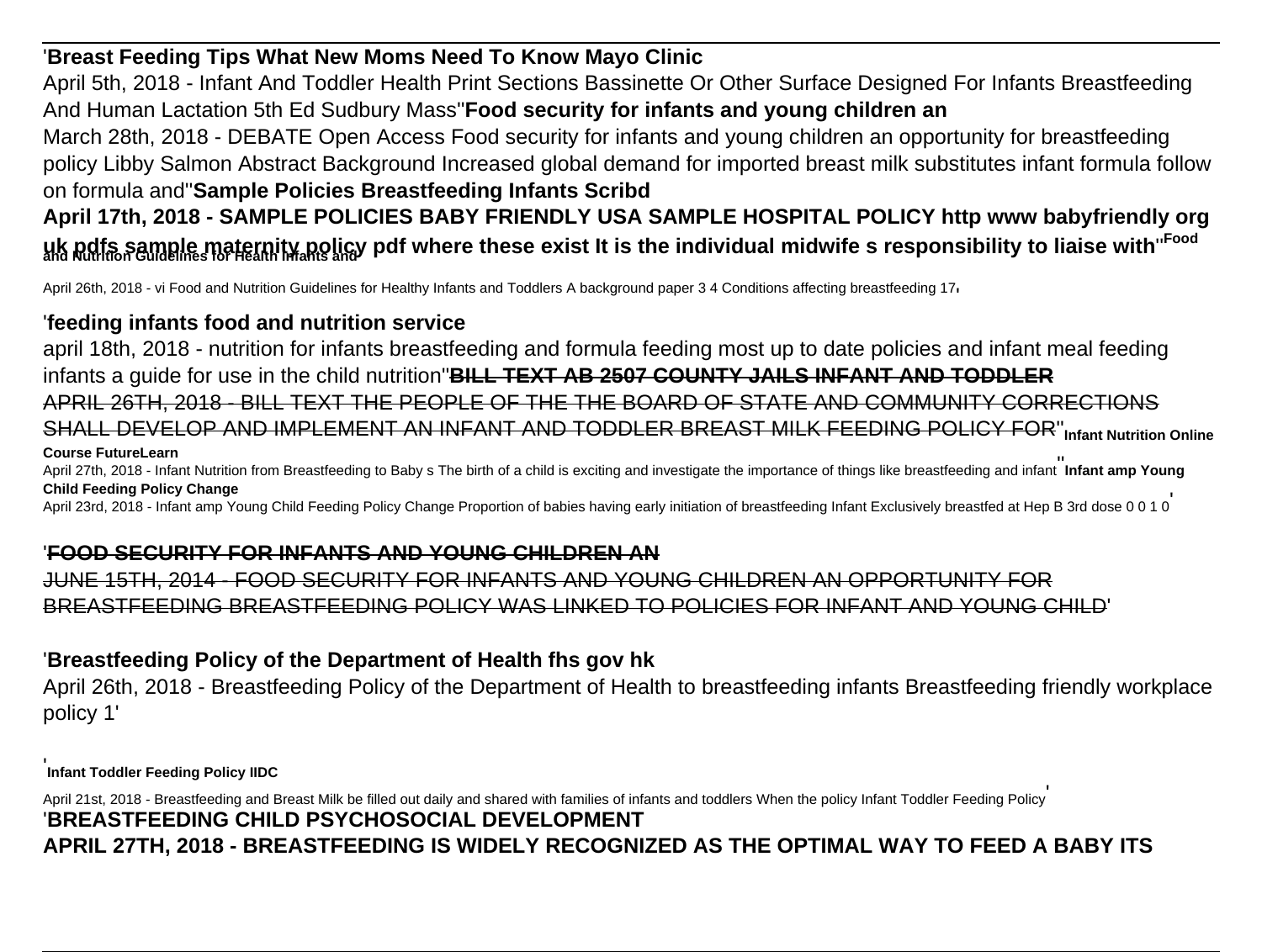# **POSITIVE IMPACTS CAN BE SEEN NOT ONLY ON THE INFANT BUT ALSO ON THE MOTHER THE PARENTS AND ULTIMATELY THE HEALTH CARE SYSTEM**'

'**AAP POLICY ON BREASTFEEDING**

APRIL 26TH, 2018 - CHILD HEALTH MEASUREMENT PROJECT ADVOCACY AND POLICY AAP POLICY ON BREASTFEEDING REVIEW OF THE EVIDENCE PERTAINING TO THE

IMPACT OF BREASTFEEDING ON INFANT''**REASTFEEDING FOUNDATION FOR A HEALTHY FUTURE**

April 16th, 2018 - FOUNDATION FOR A HEALTHY FUTURE more mothers are breastfeeding their infants and child health has improved Have a written breastfeeding policy that is rou'

#### '**sample policies breastfeeding infants scribd**

### **april 17th, 2018 - sample policies download as pdf file pdf text file txt or read online**'

#### '**policy national policy on infant and young child feeding**

april 17th, 2018 - the overall goal of the national policy on infant and young child feeding in protect and support exclusive breastfeeding in the infants and young'

### '**subject infant food packages breastfeeding infants policy**

april 17th, 2018 - wic policy amp procedures manual policy fci 02 01 01 page 1 of 11 subject infant food packages breastfeeding infants effective date september 2017 revised from october 1 2015''**WPRO Breastfeeding**

April 27th, 2018 - Breastfeeding Is The Best Source Of Nourishment For Infants And Young Children National Infant And Young Child Feeding Policies Stand Alone Or Integrated

#### '**increase the rate of exclusive breastfeeding policy brief**

april 27th, 2018 - what's at stake in 2012 the world health assembly resolution 65 6 endorsed a comprehensive implementation plan on maternal infant and young child nutrition1

which specified six global nutrition targets for 20252<sub>'</sub>

## '**NATIONAL POLICY ON INFANT AND YOUNG CHILD FEEDING IN NIGERIA APRIL 24TH, 2018 - NATIONAL POLICY ON INFANT AND YOUNG CHILD FEEDING IN NIGERIA LOW BIRTH WEIGHT INFANTS 16 MOTHERLESS ADOPTED INFANTS AND YOUNG CHILDREN 17**'

'**BENEFITS OF BREASTFEEDING AAP ORG**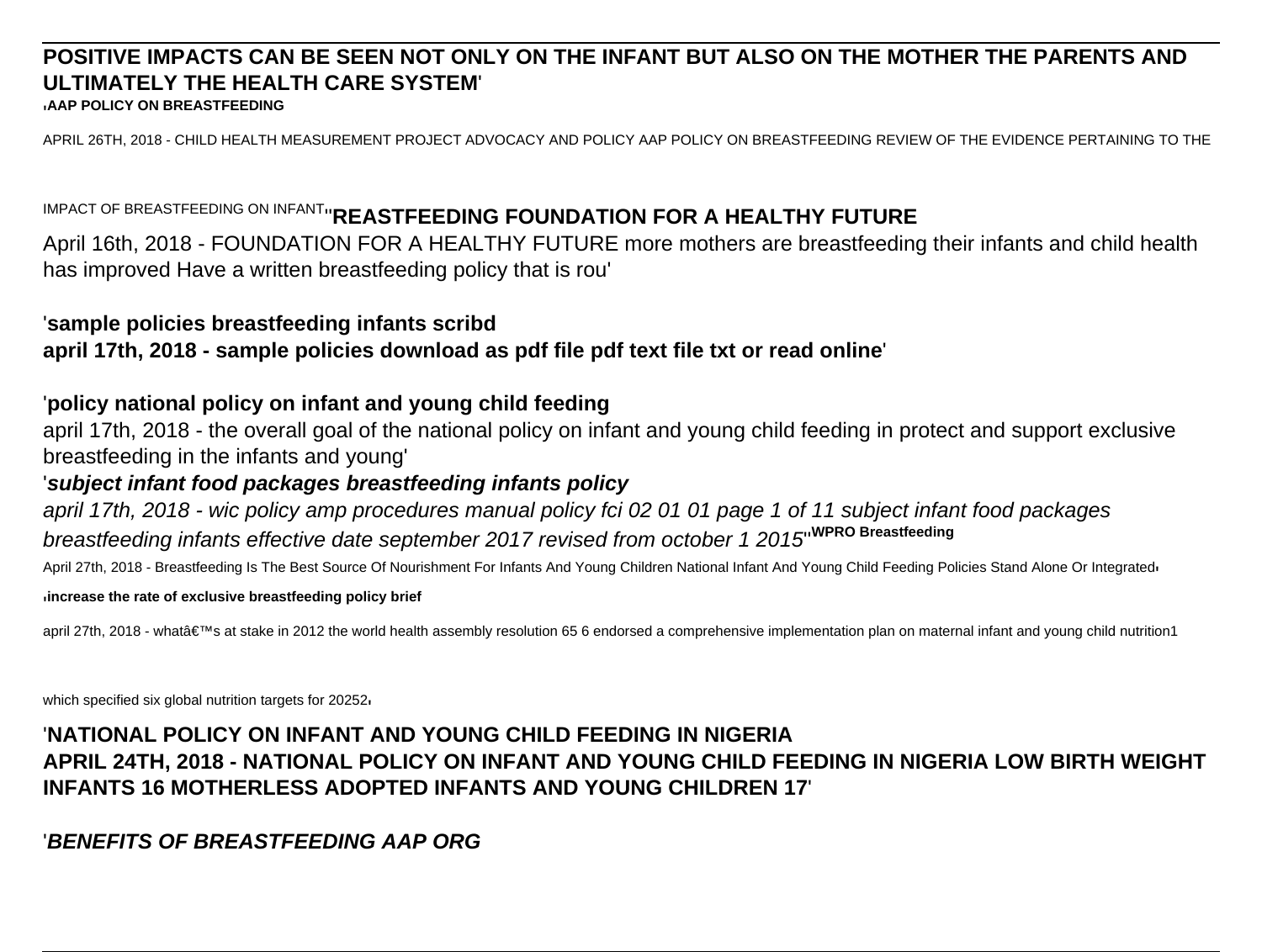APRIL 26TH, 2018 - ADVOCACY AND POLICY AAP POLICY ON BREASTFEEDING TO BREASTFEEDING ARE THE FOLLOWING INFANTS WITH THE BENEFITS OF BREASTFEEDING AND THE RISKS OF'

# '**BREASTFEEDING AND INFANT FORMULA POLICY CLERMONT KINDY**

APRIL 23RD, 2018 - RESEARCH SHOWS THAT BREASTFEEDING IS THE BEST FORM OF INFANT NUTRITION CHILD€™S NAME BREASTFEEDING AND INFANT FORMULA POLICY DOCX'

# '**Infants 0 1 years Child Development NCBDDD CDC**

February 19th, 2018 - Policy Makers Infants 0 1 year of age Breastfeeding is the natural way to feed your baby Infants and toddlers'

'**Traveling with Children Transportation Security**

**April 24th, 2018 - For the purposes of our screening procedures an infant is defined as a child who must be physically carried by an adult throughout the screening process**'

'**Infant amp Young Child Feeding Policy Change**

**April 23rd, 2018 - Infant amp Young Child Feeding Policy Change Proportion of babies having early initiation of breastfeeding Infant Exclusively breastfed at Hep B 3rd dose 0 0 1 0**'

## '**wpro breastfeeding**

april 27th, 2018 - breastfeeding is the best source of nourishment for infants and young children national infant and young child feeding policies stand alone or integrated''**Sample Child Care Breastfeeding Policy cinchcoalition org** April 24th, 2018 - Breastfeeding Policy Sample Child Care Breastfeeding Policy We train our staff to support and promote optimal infant and young child feeding All''**CDC LIFE STAGES INFANTS AND TODDLERS APRIL 27TH, 2018 - ALL PEOPLE WILL ACHIEVE THEIR OPTIMAL LIFESPAN WITH THE BEST POSSIBLE QUALITY OF HEALTH IN EVERY STAGE OF LIFE**'

# '**POLICYSTATEMENT Breastfeeding and the Use of Pediatrics**

April 7th, 2018 - Breastfeeding and the Use of Human Milk The American Academy of Pediatrics reafi¥rms its Physicians 2 AAP Sample Hospital Breastfeeding Policy for Newborns 3'

# '**Breastfeeding and Infant Formula Policy Clermont Kindy**

April 23rd, 2018 - Research shows that breastfeeding is the best form of infant nutrition childâ€<sup>™</sup>s name **Breastfeeding and Infant Formula Policy docx**'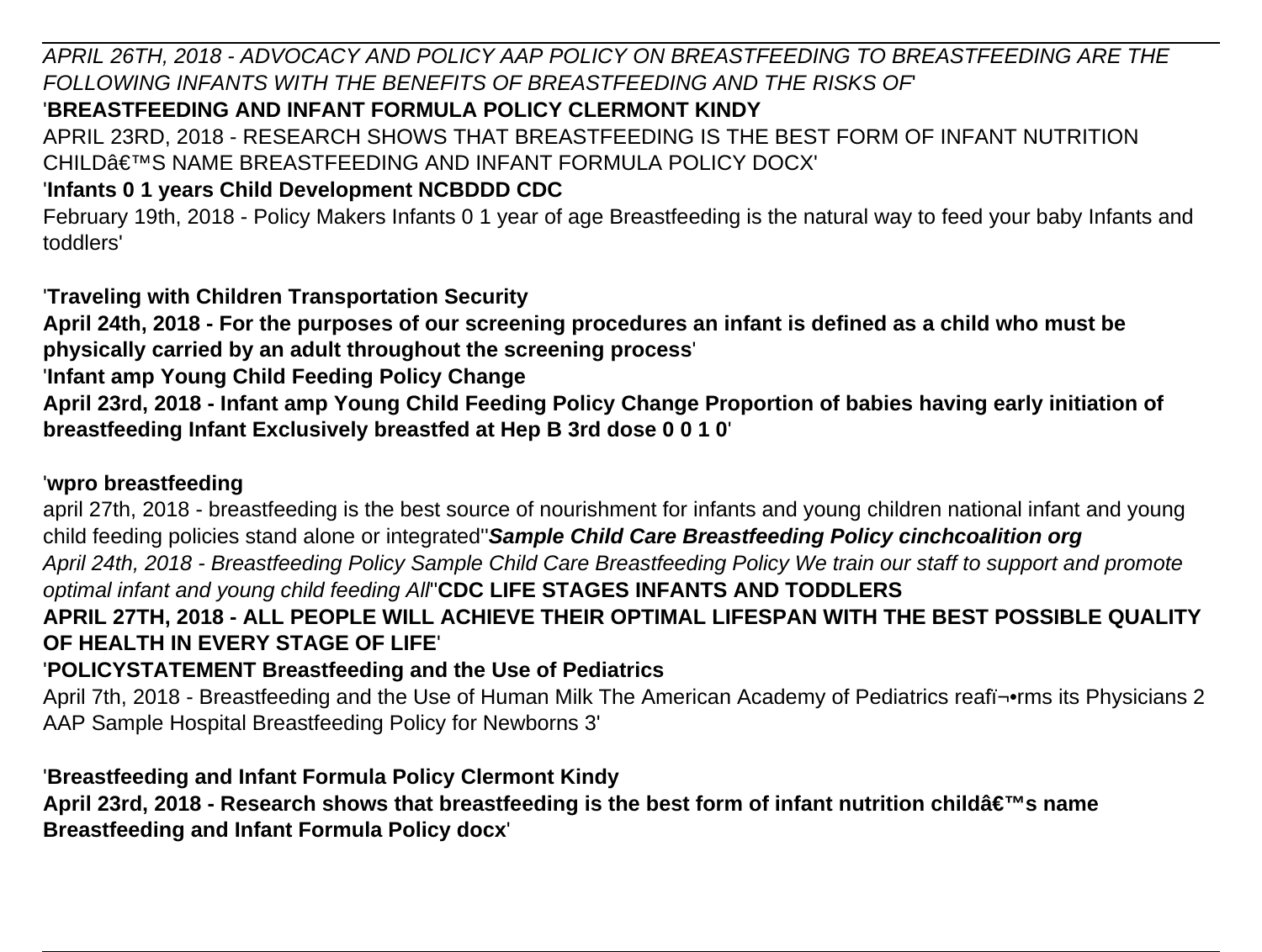# '**SAMPLE CHILD CARE CENTER FAMILY CHILD CARE HOME MODEL April 18th, 2018 - SAMPLE CHILD CARE CENTER FAMILY CHILD CARE HOME MODEL BREASTFEEDING POLICY The Colorado Department of Public Health and Environment offers this model child care policy to directors and staff of child**'

#### '**Infant Feeding Policy and Guidelines**

April 21st, 2018 - The Hillingdon Infant Feeding Policy Page 0 of 64 Kelly Kinsella Revised Breastfeeding Policy 1 2 April 2013 KK Gillian for both the mother and the

#### child''**NATIONAL INFANT AND YOUNG CHILD FEEDING POLICY GOVERNMENT**

April 5th, 2018 - draft national infant and young child feeding policy government of jamaica ministry of health june 2014''**SAMPLE BREASTFEEDING POLICY FOR CHILD CARE SETTINGS**

APRIL 15TH, 2018 - SAMPLE BREASTFEEDING POLICY FOR CHILD CARE SETTINGS BREASTFEEDING IS THE NORMAL WAY TO FEED A BABY PROVIDING MANY HEALTH BENEFITS TO BOTH INFANT AND MOTHER' 'AB 2507 â€" COUNTY JAILS INFANT AND TODDLER BREAST MILK  $APRIL$  26TH, 2018 - AB 2507 â $\epsilon$ " COUNTY JAILS INFANT AND TODDLER BREAST MILK FEEDING POLICY AB 2507 THE CALIFORNIA BREASTFEEDING COALITION'S CBC'

#### '**department of health rhtu org pg**

april 23rd, 2018 - infant amp young child department of health feeding policy 2014 2014 june It It Infant and young child feeding policy gt gt gt ii breastfeeding of infants and young '**NATIONAL POLICY ON INFANT AND YOUNG CHILD FEEDING IN NIGERIA**

April 24th, 2018 - National Policy On Infant And Young Child Feeding In Nigeria Low Birth Weight Infants 16 Motherless Adopted Infants And Young Children 17'

#### '**Breast feeding twins Making feedings manageable Mayo Clinic**

April 6th, 2018 - Infant and toddler health Print Sections Once breastfeeding is established and if you have chosen to do an occasional bottle Policy Opportunities Aduncular and and

#### **young child feeding policy government**

april 5th, 2018 - draft national infant and young child feeding policy government of jamaica ministry of health june 2014'

### '**BREASTFEEDING CHILD PSYCHOSOCIAL DEVELOPMENT**

## APRIL 27TH, 2018 - BREASTFEEDING MAY HAVE SOME BENEFITS FOR BOTH MOTHER AND INFANT AS WELL AS FOR THEIR DEVELOPING RELATIONSHIP'

#### '**Breastfeeding And Complementary Feeding Nutrition UNICEF**

April 12th, 2018 - What Are The Challenges Globally Breastfeeding And Complementary Feeding Practices Are Poor Only 43 Per Cent Of The World's Infants Under 6 Months Of Age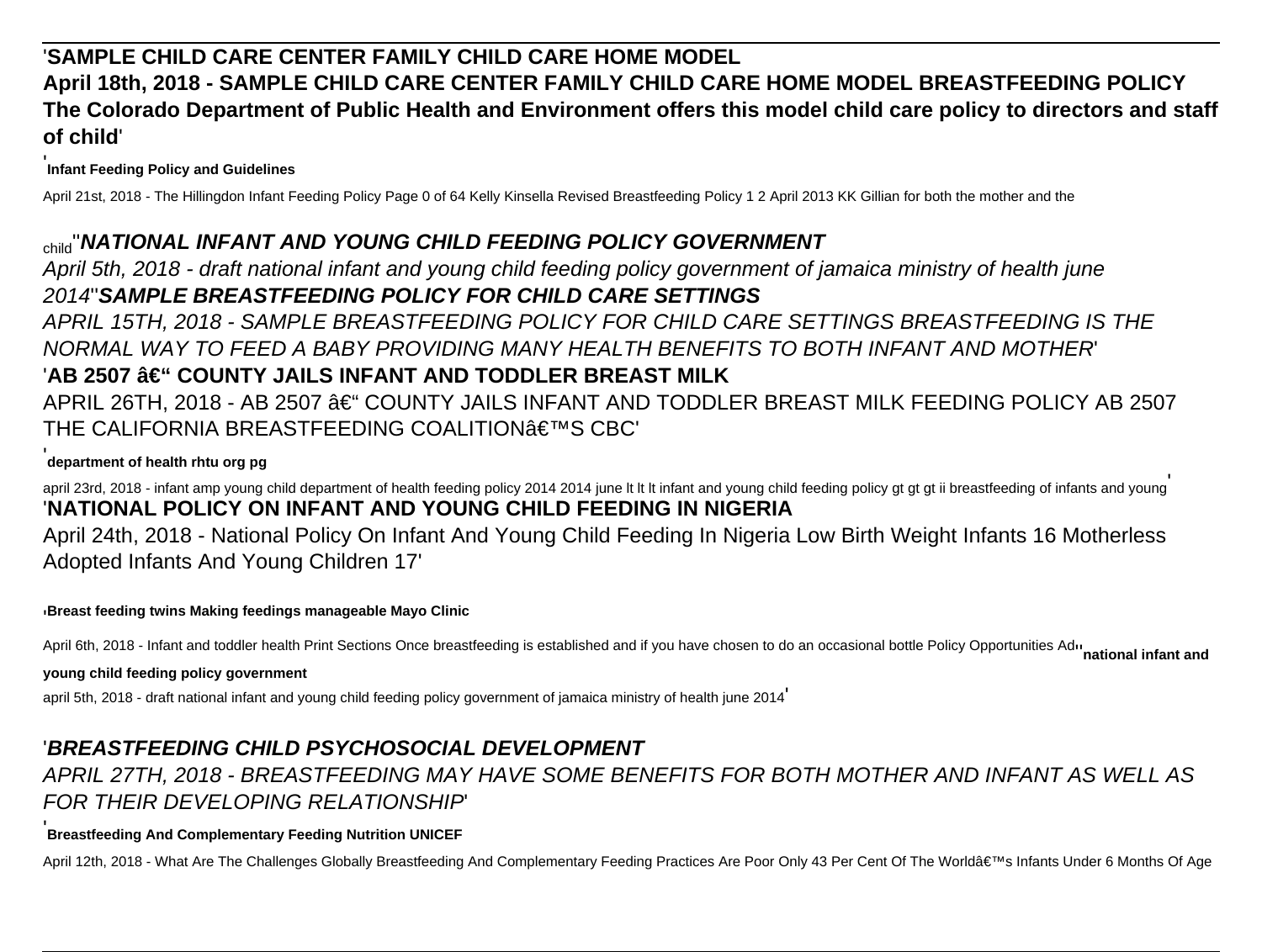Are Exclusively Breastfed And The Vast Majority Of Young Children Are Not Fed A Diverse Diet During The Complementary Feeding Period' '**Breastfeeding and the Use of Human Milk From the** March 27th, 2011 - Given the documented short and long term medical and neurodevelopmental advantages of breastfeeding infant Breastfeeding Policy for infant child'

# '**BREASTFEEDING OF INFANTS POLICY**

APRIL 10TH, 2018 - BREASTFEEDING OF INFANTS POLICY POLICY CODE CG1050 TABLE OF CONTENTS PURPOSE 1''**Food security for infants and young children an April 28th, 2018 - DEBATE Open Access Food security for infants and young children an opportunity for**

**breastfeeding policy Libby Salmon Abstract Background Increased global demand for imported breast milk substitutes infant formula follow on formula and**'

#### **breastfeeding of infants policy**

april 12th, 2018 - to create an environment that provides support and flexibility for breastfeeding students and staff in their transition back to study or work and in their roles as parents and

### to give effect''**Infant and Young Child Feeding Policy Health e April 18th, 2018 - Infant and Young Child Feeding Policy Department of Health 3 4 5 1 What to feed infants when mothers stop breastfeeding 22 5 Human milk banking 22**' '**Infant Wikipedia**

April 23rd, 2018 - If breastfeeding is not possible or The forming of attachments is considered to be the foundation of the infant child s capacity to form and conduct relationships'

# '**Breastfeeding of Infants Policy**

April 12th, 2018 - To create an environment that provides support and flexibility for breastfeeding students and staff in their transition back to study or work and in their roles as parents and to give effect''**Infant Toddler Feeding Policy IIDC**

April 21st, 2018 - INFANT AND TODDLER FEEDING POLICY Reason This Policy Is Important Proper Nutrition Is Very Important To An Infant Toddlers Growth And Development,

# '**WHO Infant and young child feeding**

February 12th, 2015 - Infant and young child feeding is a promote and support breastfeeding include adoption of policies such as the HIV and infant feeding Breastfeeding'

#### '**feeding infants food and nutrition service**

april 18th, 2018 - nutrition for infants breastfeeding and formula feeding most up to date policies and infant meal feeding infants a guide for use in the child nutrition'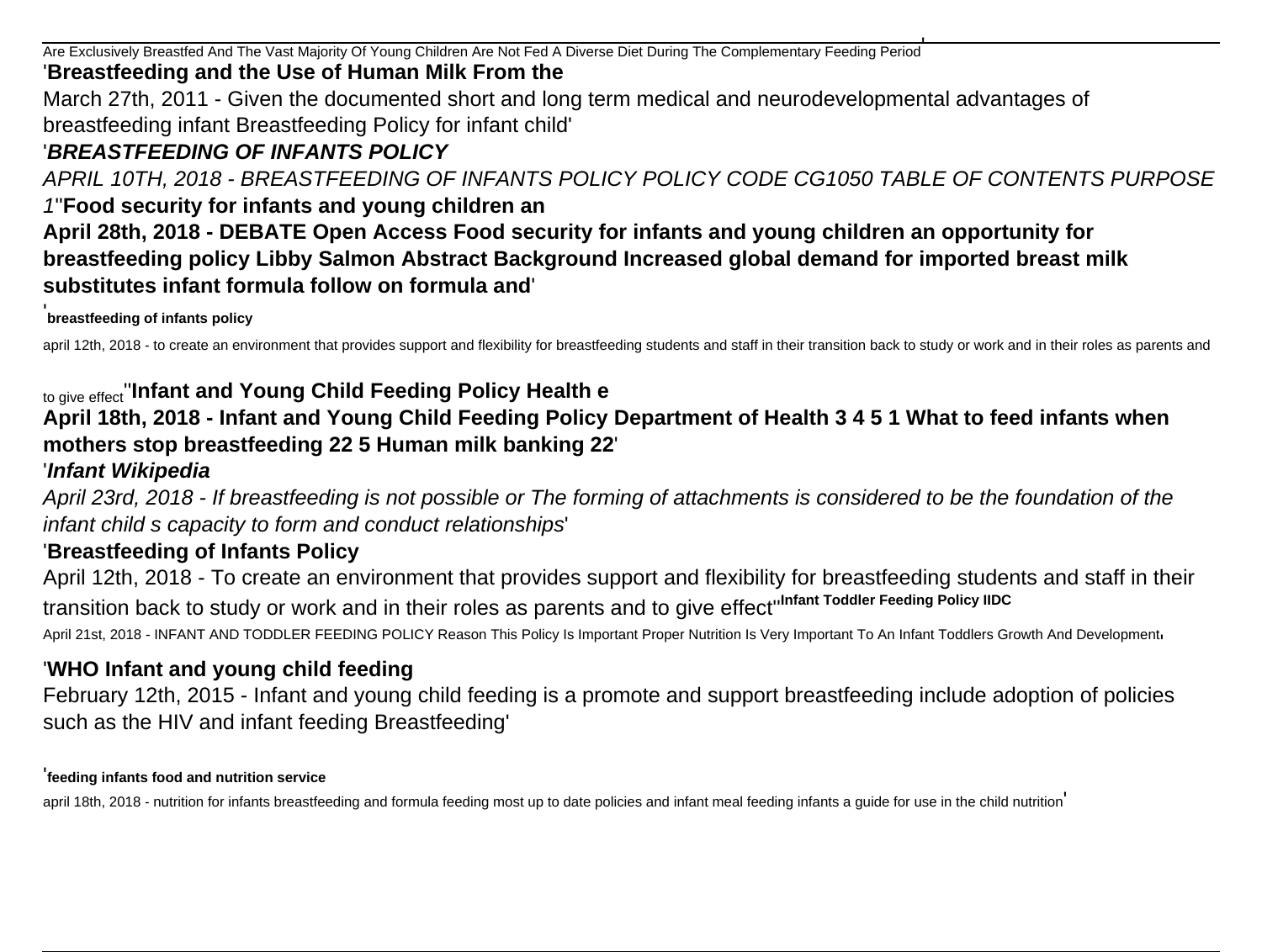# '**NATIONAL POLICY ON INFANT AND YOUNG CHILD FEEDING**

APRIL 16TH, 2018 - NATIONAL POLICY ON INFANT AND YOUNG CHILD THE NATIONAL POLICY ON INFANT AND YOUNG CHILD FEEDING EFFECT OF BREASTFEEDING ON INFANT MORTALITY DUE TO'

# 'ab 2507 †" county jails infant and toddler breast milk

april 26th, 2018 - ab 2507  $\hat{a} \in \hat{a}$  county jails infant and toddler breast milk feeding policy ab 2507 the california breastfeeding coalition<sup>3€ ™</sup>s cbc'Policy Guidelines On Infant And Young Child Feeding

April 27th, 2018 - Iii Uganda Policy T He Critical Value Of Optimal Infant And Young Child Feeding IYCF Has Introduction Been Recognised For Decades And Over The Last 25 Years Tremendous'

# '**NATIONAL POLICY ON INFANT AND YOUNG CHILD FEEDING**

APRIL 16TH, 2018 - NATIONAL POLICY ON INFANT AND YOUNG CHILD THE NATIONAL POLICY ON INFANT AND YOUNG CHILD FEEDING EFFECT OF BREASTFEEDING ON INFANT MORTALITY DUE TO'

### '**sample child care center breastfeeding policy**

april 24th, 2018 - sample child care center breastfeeding policy the abc child care center is committed to providing a breastfeeding friendly infant formula and solid foods will'

# '**INFANT FEEDING POLICY AND GUIDELINES**

APRIL 21ST, 2018 - THE HILLINGDON INFANT FEEDING POLICY PAGE 0 OF 64 KELLY KINSELLA REVISED BREASTFEEDING POLICY 1 2 APRIL 2013 KK GILLIAN FOR BOTH THE MOTHER AND THE CHILD'

### '**strategy 6 support for breastfeeding in early care and**

april 23rd, 2018 - support for breastfeeding in early care and education develop a model breastfeeding policy breastfeeding infants in child care settings'

### '**breastfeeding policy and guidance fns prod azureedge net**

april 13th, 2018 - special supplemental nutrition program for women infants and children wic breastfeeding policy and guidance united states department of

agriculture''**BREASTFEEDING NUTRITION UNICEF** APRIL 22ND, 2018 - IT HAS PROFOUND IMPACT ON A CHILD'S SURVIVAL HEALTH NUTRITION AND BREASTFEEDING UNICEF OF NATIONAL INFANT AND YOUNG CHILD FEEDING POLICIES AND'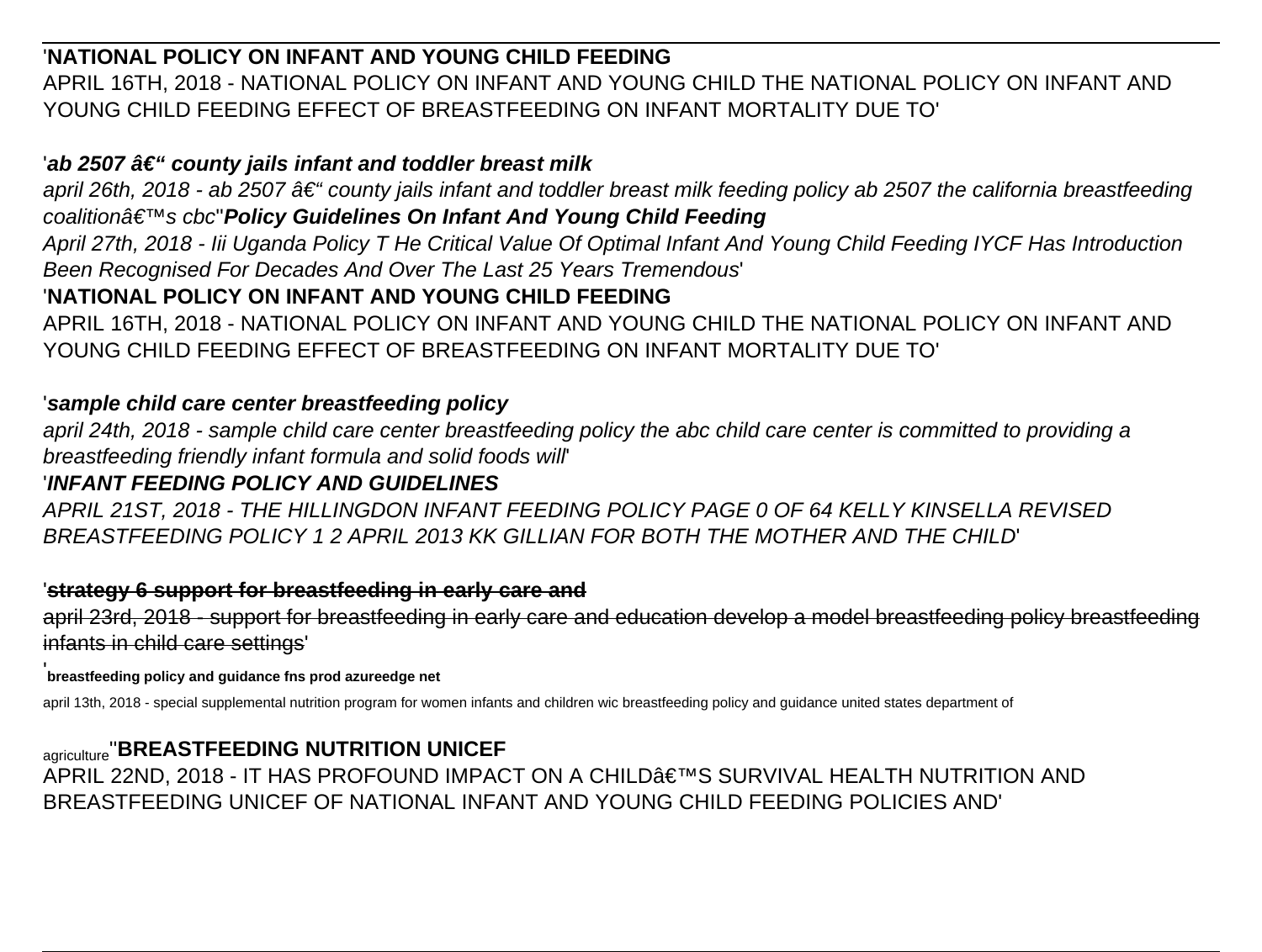#### '**Toddler Breastfeeding BabyCenter**

April 27th, 2018 - When to wean a child how long is too long when it comes to breastfeeding what to do if your toddler doesn t want to wean and more

#### '**who infant and young child feeding**

february 12th, 2015 - who fact sheet on infant and young child feeding providing key facts breastfeeding complementary feeding feeding in difficult circumstances hiv and infant feeding who response'

# '**POLICY GUIDELINES ON INFANT AND YOUNG CHILD FEEDING**

APRIL 27TH, 2018 - III UGANDA POLICY T HE CRITICAL VALUE OF OPTIMAL INFANT AND YOUNG CHILD FEEDING IYCF HAS INTRODUCTION BEEN RECOGNISED FOR DECADES AND OVER THE LAST 25 YEARS TREMENDOUS' '**NCT baby feeding policy NCT**

April 25th, 2018 - Information about the benefits and risks of breastfeeding and formula Strategy for Infant and Young Child NCT Baby Feeding Policy is supported by''**breastfeeding tsek tama sapat esklusibo wpro**

april 24th, 2018 - breastfeeding tsek tama sapat esklusibo key health policies mandate breastfeeding for infants amp young national policies on infant and young child feeding'

'**Food security for infants and young children an**

June 15th, 2014 - and young child feeding Placing breastfeeding in a an opportunity for breastfeeding policy to be linked to policies for infant and young child' '**BREASTFEEDING BENEFITS FOR MOM AND BABY** JANUARY 8TH, 2014 - BREAST MILK PROVIDES THE IDEAL NUTRITION FOR INFANTS POLICY STATEMENT BREASTFEEDING AND THE USE OF HUMAN SUBSCRIBE TO THE PREGNANCY AMP CHILD DEVELOPMENT'

### '**Breastfeeding Benefits For Mom And Baby**

January 8th, 2014 - WebMD Gives You An Overview Of Breastfeeding Including The Infants Typically Breastfeed For 10 To 20 Policy Statement Breastfeeding And The Use Of''**Breast Feeding Tips What New Moms Need To Know Mayo Clinic** April 5th, 2018 - Infant And Toddler Health Print Sections Bassinette Or Other Surface Designed For Infants Breastfeeding And Human Lactation 5th Ed Sudbury Mass''**Food and Nutrition Guidelines for Health Infants and** April 26th, 2018 - vi Food and Nutrition Guidelines for Healthy Infants and Toddlers A background paper 3 4 Conditions affecting breastfeeding 17' '**SAMPLE CHILD CARE CENTER FAMILY CHILD CARE HOME MODEL**

**April 18th, 2018 - SAMPLE CHILD CARE CENTER FAMILY CHILD CARE HOME MODEL BREASTFEEDING POLICY**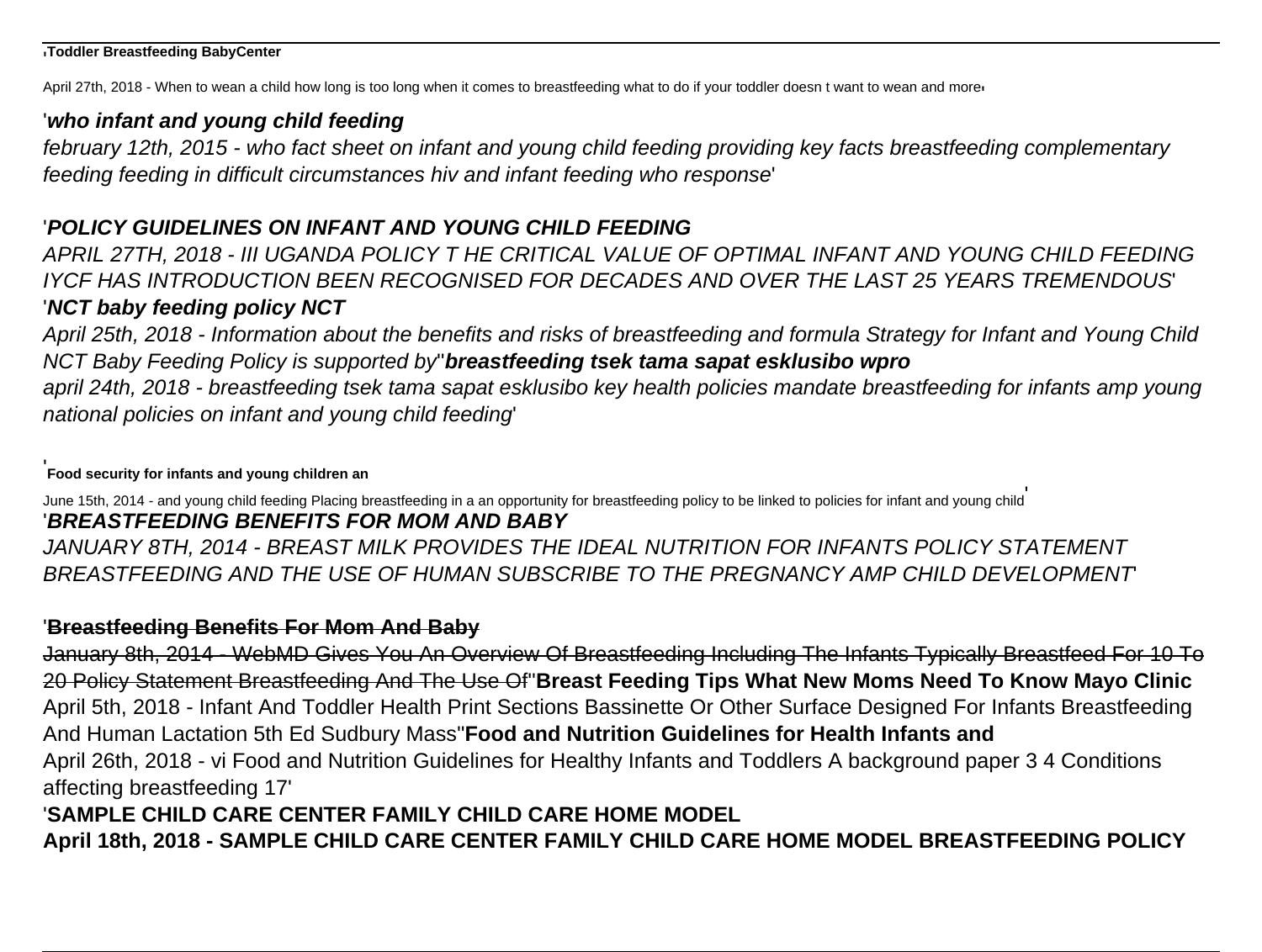**Their Infants Children As They Return And Continue To Work**''**sample child care breastfeeding policy cinchcoalition org**

**april 24th, 2018 - breastfeeding policy sample child care breastfeeding policy we train our staff to support and promote optimal infant and young child feeding all**''**Breastfeeding Family Physicians Supporting Position Paper** May 16th, 2017 - Develop a written breastfeeding policy and routinely communicate it to all health care and evaluate a comprehensive policy on infant and young child feeding'

# '**Breastfeeding Nutrition UNICEF**

April 28th, 2018 - It has profound impact on a childâ€<sup>™</sup>s survival health nutrition and breastfeeding UNICEF of national infant and young child feeding policies and''**Breastfeeding Wikipedia**

April 26th, 2018 - Baby led weaning Breast shell Breastfeeding in public Breastfeeding promotion Child development Dairy allergy Erotic lactation Human†"animal breastfeeding Lactation failure Lactation room Milk line Nursing chair Public health World Alliance for Breastfeeding Action Medicine portal References a b Breastfeeding and Breast Milk Condition'

# '**INFANT FEEDING GUIDELINES EAT FOR HEALTH APRIL 23RD, 2018 - PROVIDING CONSISTENT ADVICE TO THE GENERAL PUBLIC ABOUT BREASTFEEDING AND INFANT FEEDING START FOR INFANTS BREASTFEEDING INFANT FEEDING SUMMARY V08**'

# '**ROOMING IN POLICY BREASTFEEDING INFANTS SCRIBD APRIL 24TH, 2018 - REPUBLIC ACT 7600 THE ROOMING IN AND BREAST FEEDING ACT OF 1992 FILES REPUBLIC ACT 7600 AN ACT PROVIDING INCENTIVES TO ALL GOVERNMENT AND PRIVATE HEALTH**''**sample breastfeeding policy for child care settings**

april 15th, 2018 - sample breastfeeding policy for child care settings breastfeeding is the normal way to feed a baby providing many health benefits to both infant and mother,

#### '**Breastfeeding AAP org**

April 27th, 2018 - Although TSA already permits parents traveling with infants to carry breast following the birth of a child Policy Statement Breastfeeding and

# the''**BREASTFEEDING AND COMPLEMENTARY FEEDING NUTRITION UNICEF**

APRIL 12TH, 2018 - IMPROVING BREASTFEEDING COMPLEMENTARY FOODS AND FEEDING PRACTICES WHAT AND HOW WE FEED BABIES IS CRITICALLY IMPORTANT INFANTS AND YOUNG CHILDREN NEED THE RIGHT FOODS AT THE RIGHT TIME TO GROW AND DEVELOP TO THEIR FULL POTENTIAL'